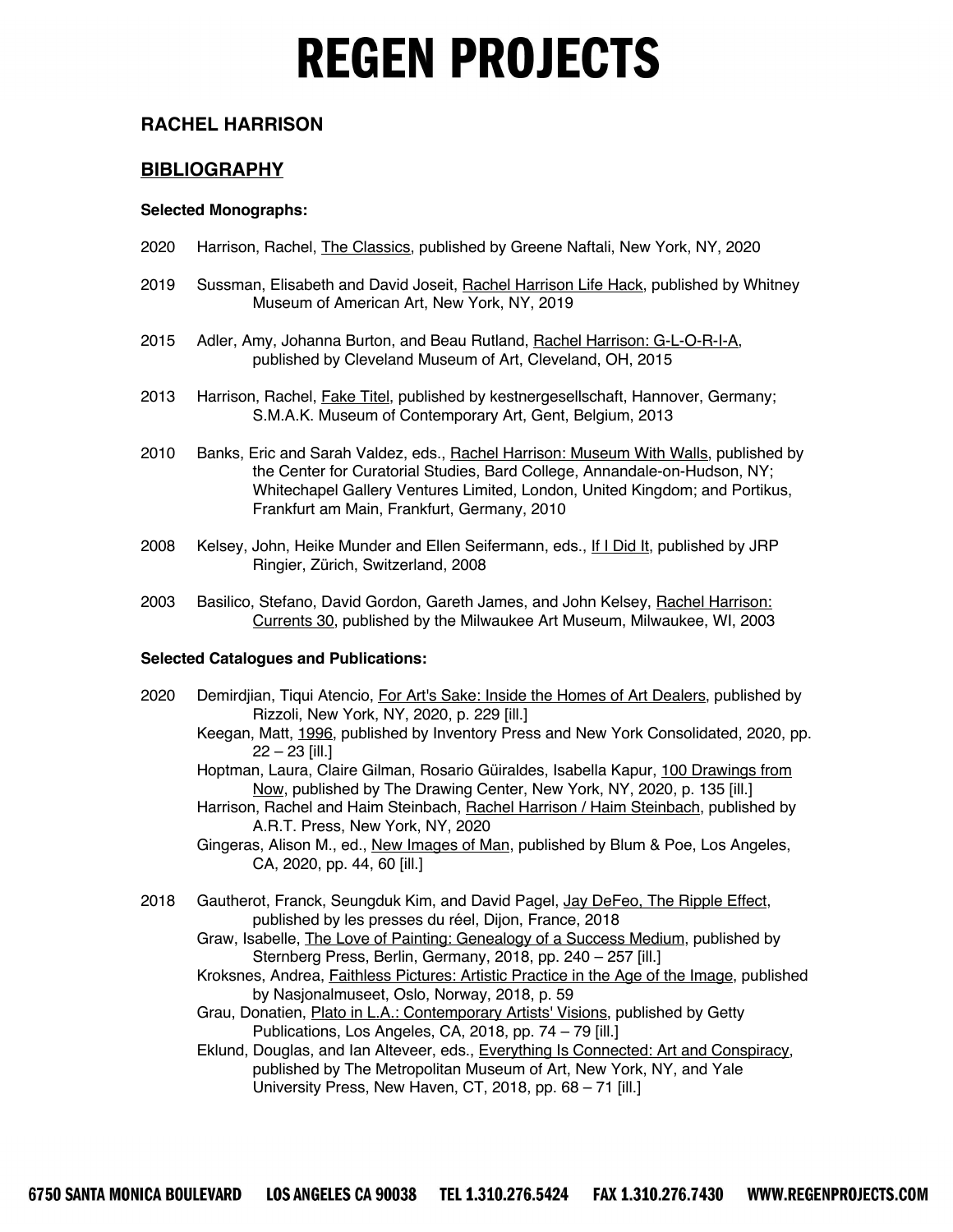- 2017 Phillips, Lisa, ed., 40 Years New, published by New Museum, New York, NY, and Phaidon Press, London, UK, 2017, p. 173 [ill.]
- 2016 Bear, Jordan, Tyler Cann, Kris Paulsen, Nannette V. Maciejunes, and Drew Sawyer, The Sun Places in the Abyss, published by Columbus Museum of Art, Columbus, OH, 2016, pp. 86 – 87 [ill.]
	- Byers, Dan, Claire Bishop, Lynne Cooke, and Ingrid Schaffner, The Artist's Museum, published by Institute of Contemporary Art, Boston, MA, 2016
	- Cornell, Lauren, and Tom Eccles, eds., Invisible Adversaries, published by CCS Bard College, Annandale-on-Hudson, NY, 2016
	- Augaitis, Daina, Bruce Grenville, Stephanie Rebick, eds., MashUp: The Birth of Modern Culture, published by Vancouver Art Gallery, Vancouver, Canada, and Black Dog Publishing, London, UK, 2016, p. 308 [ill.]
	- Crosby, Eric, Thomas Beard, Lane Relyea, and Eva Respini, Ordinary Pictures, published by Walker Art Center, Minneapolis, MN, 2016, pp. 104 – 107 [ill.]
- 2015 Hochdörfer, Achim, David Joselit, and Manuela Ammer, eds., Painting 2.0: Expression in the Information Age, published by Prestel, Munich, Germany, 2015
	- Luckraft, Paul and Elizabeth Neilson, eds., Zabludowicz Collection: 20 Years, published by Zabludowicz Art Projects, London, UK, 2015, p. 59 [ill.]
	- Gioni, Massimiliano, ed., The Great Mother, published by Fondazione Nicola Trussardi, Milan, Italy, 2015
	- Writers Respond: Storylines: Contemporary Art at the Guggenheim, published by Guggenheim Museum, New York, NY, 2015
	- Miller, Dana, and Adam D. Weinberg, Whitney Museum of Art: Handbook of the Collection, published by Whitney Museum of American Art, New York, NY, and Yale University Press, New Haven, CT, 2015, pp. 165 – 166 [ill.]
	- Luckow, Dirk, ed., Picasso in Contemporary Art, published by Snoeck Verlag, Cologne, Germany, 2015
	- Baker, George, Ann Goldstein, Michael Maltzan, and Shaun Caley Regen, Regen Projects 25, published by Prestel, New York, NY, 2015
- 2014 Macel, Christine, ed., A History. Art, Architecture, Design from the 1980s Until Today, published by Centre Pompidou, Flammarion, Paris, France, 2014
- 2013 Strick, Jeremy, Nasher XChange: 10 Years. 10 Artists. 10 Sites., published by the Nasher Sculpture Center, Dallas, TX, 2013 [ill.]
	- Holzwarth, Hans-Werner, ed., Art Now 4, published by Taschen, Cologne, Germany, 2013, pp. 190 – 193
	- Gioni, Massimiliano, ed., NYC 1993: Experimental Jet Set Trash and No Star, published by New Museum, New York, NY, 2013
- 2011 After Images, published by the Jewish Museum Belgium, Brussels, 2011 Alexander, Darsie, The Spectacular of Vernacular, published by the Walker Art Center, Minneapolis, MN, 2011, pp. 74 – 75 [ill.]
- 2010 Harrison, Rachel, Abraham Lincoln, published by Printed Matter, Inc., New York, NY, 2010
- 2008 Huldisch, Henriette and Shamim M. Momin, Whitney Biennial 2008, published by the Whitney Museum of American Art, New York, NY, 2008 Holzwarth, Hans Werner, Art Now: Vol 3, published by Taschen, Cologne, Germany, 2008, pp. 216 – 219 [ill.]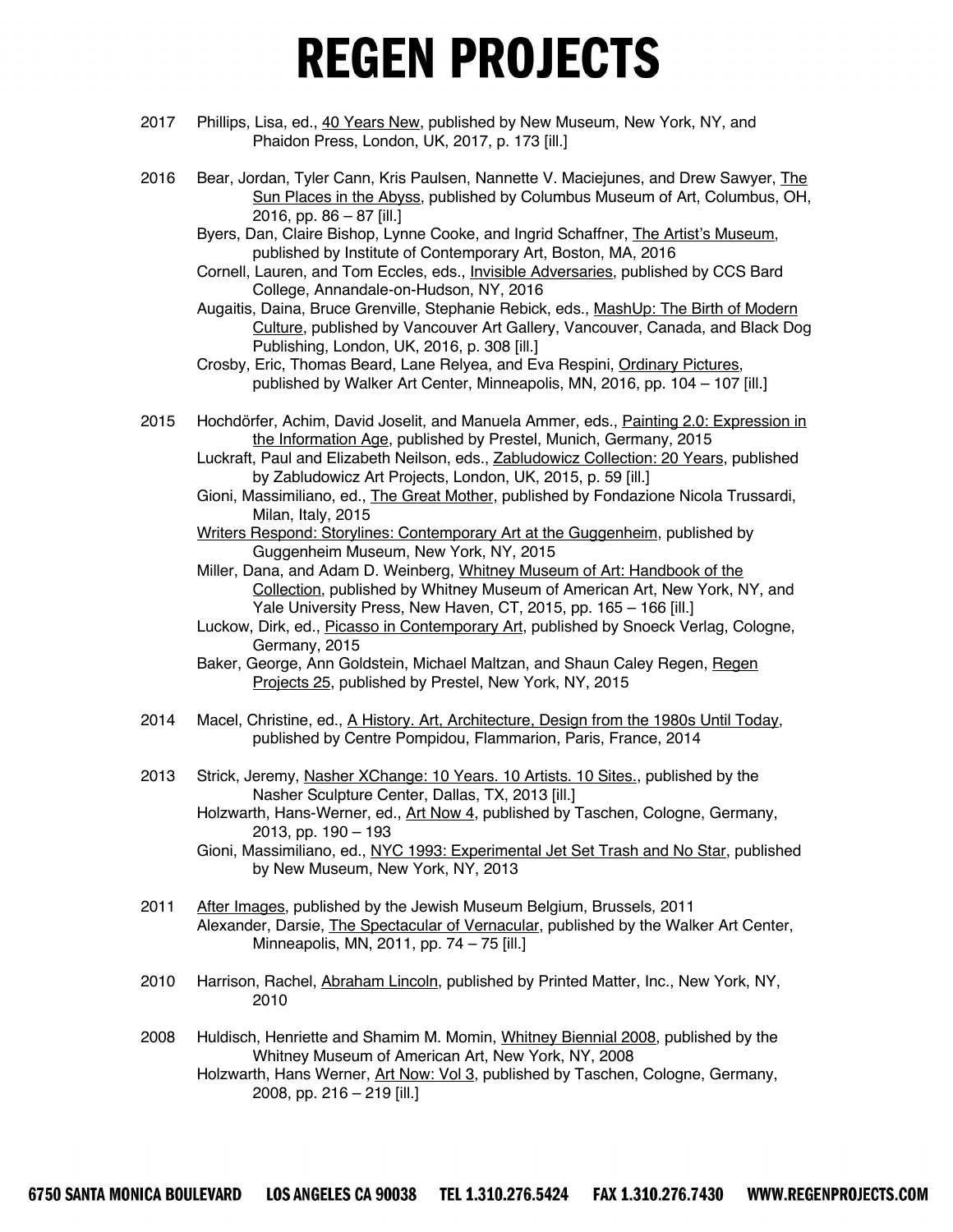- 2007 Flood, Richard, Laura Hoptman, Massimiliano Gioni and Trevor Smith, Unmonumental: The Object in the 21st Century, published by The New Museum and Phaidon Press, New York, NY, 2007
- 2006 DiMeo Carlozzi, Annette and Kelly Baum, eds., Blanton Museum of Art: American Art Since 1900, published by Blanton Museum of Art, Austin, TX, pp*.* 118-119 Ellegood, Ann, The Uncertainty of Objects, published by Hirshhorn Museum and Sculpture Garden, Washinton, D.C., pp. 66 – 75
	- Sundell, Margaret, Vitamin Ph: New Perspectives in Photography*,* published by Phaidon Press, London, UK, pp. 122, 123
- 2005 Munder, Heike, When Humor Becomes Painful, published by Migros Museum and JRP Ringier, Zurich, Switzerland, 2005
- 2003 Basualdo, Carlos, Francesco Bonami, eds., Dreams and Conflicts: The Dictatorship of The Viewer, 50<sup>th</sup> International Art Exhibition, published by La Biennale di Venezia*,* Venice, Italy, 2003
- 2002 Rinder, Lawrence, Whitney Biennial 2002, published by the Whitney Museum of American Art, New York, NY, 2002

#### **Selected Articles and Reviews:**

- 2022 Kemp, Emma. "Full Stop Call Them Paintings." X-TRA (March 10, 2022) [ill.] [online] Freeman, Nate. "The Week Los Angeles Ate the Art World." Vanity Fair (February 18, 2022) [online]
	- Varnell, Elizabeth and Bettina Korek, "What to See in Los Angeles During Frieze." C Magazine (February 17, 2022) [ill.] [online]
	- Waldman, Shannon Hebert. "Rachel Harrison at Regen Projects." Contemporary Art Review Los Angeles (February 15, 2022) [ill.] [online]
	- Cascone, Sarah. "16 Standout Gallery Exhibitions to See in L.A. During Frieze Week, From Phyllida Barlow's Los Angeles Debut to a Group Show on Manet." Artnet News (February 15, 2022) [ill.] [online]
	- Beckelhimer, Joshua. "Caution Kneeling Bus: Rachel Harrison's Artistic Remediation." AEQAI (January 31, 2022) [ill.] [online]
	- Frank, Peter. "Rachel Harrison: Caution Kneeling Bus at Regen Projects." Whitehot Magazine (January 31, 2022) [ill.] [online]
	- Ghassemitari, Shawn. "Rachel Harrison Distorts the Everyday in 'Caution Kneeling Bus'" HypeArt (January 26, 2022) [ill.] [online]
	- Dambrot, Shana Nys. "Déjà Zoom: Arts Calendar January 13-19." LA Weekly (January 12, 2022) [ill.] [online]
	- Raab, Annie. "Rachel Harrison 'Assorted Varieties' at Corbett vs Dempsey." Chicago Artist Writers (January 7, 2022) [ill.] [online]
- 2021 Ortega, Victor Cos. "Rachel Harrison scanner pro paintings: Wahrnehmen, einordnen, auswählen." Artmagazine (December 2, 2021) [ill.] [online]
	- Richman, Jordan. "An Oral History of ART CLUB2000, the Collective that Predicted (or Maybe Invented) this Millennium's Cultural Wasteland." HIGHStyle (Spring 2021) pp. 156 – 57
	- Solomon, Deborah. "Monolith Mania Comes to Chelsea." The New York Times (January 29, 2021) p. C11
- 2020 Amy, Michaël. "Rachel Harrison." Sculpture Magazine (July/August 2020) pp. 90 91 [ill.]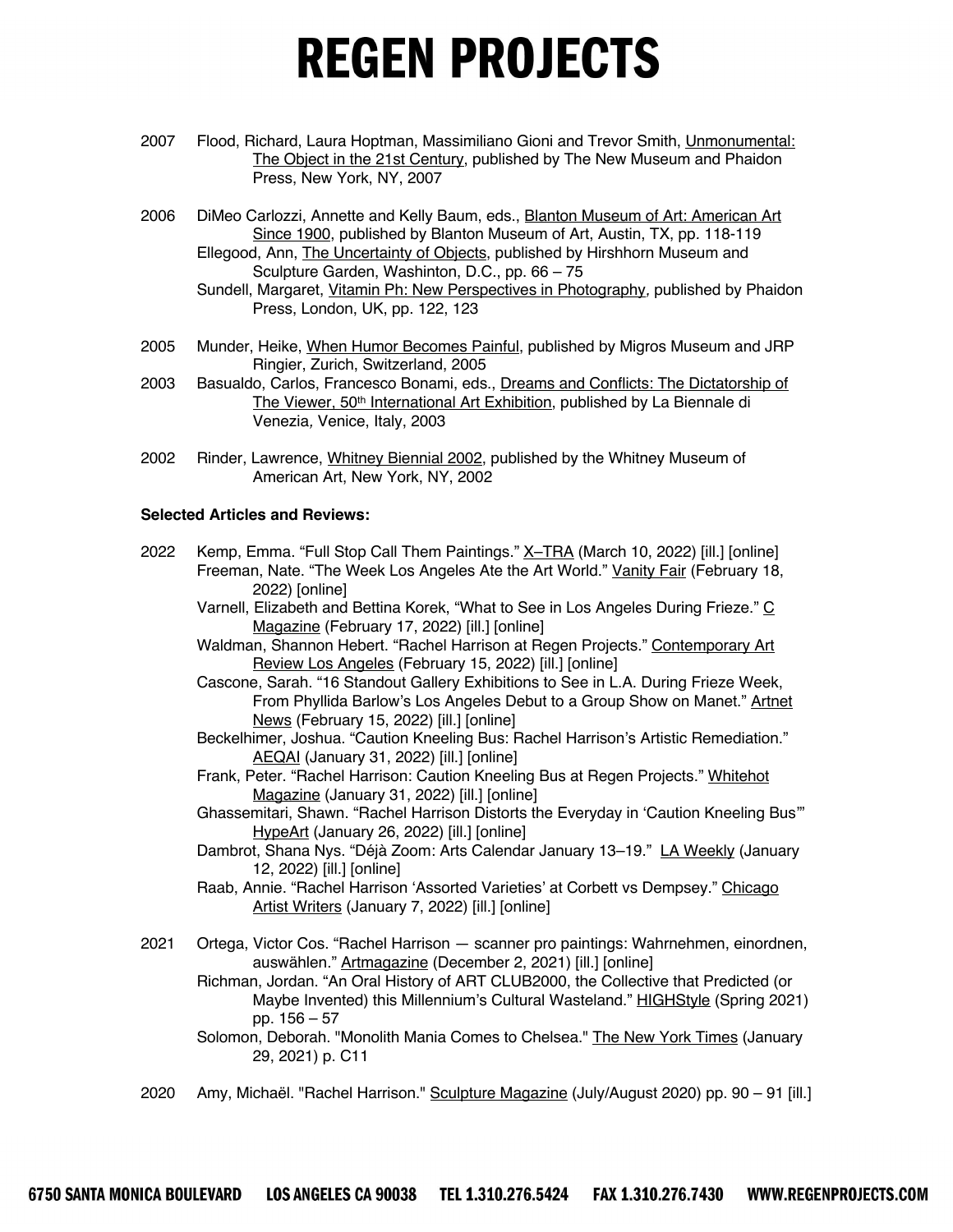- Chaisson, Caitlin. "No Laughing Matter." C Magazine issue146 (Summer 2020) pp. 16 17
- Goodman, Jonathan. "Rachel Harrison at Greene Naftali." Whitehot Magazine (May 2020) [ill.] [online]
- Tran, Han. "Homer's disembodied Siren, the missing player, or, what's in Faux Rock?" Classical Receptions Journal vol. 12, no. 2 (April 2020) pp. 149–74
- Campbell, James. "About Face: Photography by Cindy Sherman, Laurie Simmons and Rachel Harrison." Border Crossings (March 29, 2020) [ill.] [online]
- Nelson, Maggie. "Eighteen Theses on Rachel Harrison." The Paris Review (March 16, 2020) [ill.] [online]
- Doran, Anne. "March/April Exhibition Highlights." Art in America (March/April, 2020) p. 23 Greenberger, Alex. "With Unrest Escalating Around the World, New York's Museum Shows Reflect a Tense Mood." ARTnews (February 18, 2020) [ill.] [online]
- Salle, David. "The Great Amalgamator." The New York Review of Books Vol. LXVII, No. 1 (January 16, 2020) pp. 15–17 [ill.]
- Kachur, Lewis. "Rachel Harrison Life Hack." The Burlington Magazine (January 2020) pp.  $69 - 71$ .
- "A Conversation with Kathy Halbreich, David White, Rachel Harrison, and Jeremy Toussaint-Baptiste." Robert Rauschenberg Foundation (January 2020) [ill.] [online]
- Foster, Hal. "Smart Objects: Hal Foster on the Art of Rachel Harrison." Artforum (January 2020) pp. 180 – 191 [ill.]
- 2019 Marcus, Greil. "Real Life Rock Top 10: December 2019." Los Angeles Review of Books (December 27, 2019) [ill.] [online]
	- McGlynn, Tom. "Rachel Harrison Life Hack: Gestalt, Amalgamated." The Brooklyn Rail (December 19, 2019 – January 20, 2020) [ill.] [online]
	- Smee, Sebastian. "The acclaimed, exasperating sculptures of Rachel Harrison get a star turn at the Whitney Museum." The Washington Post (December 13, 2019) [ill.] [online]
	- Farago, Jason. "There's So Much Art To Take In This Season." The New York Times (November 29, 2019) pp. C16 – 17 [ill.]
	- Cotter, Holand. "Critic's Pick: Trash-Stalking With Rachel." The New York Times (November 15, 2019) pp. C13, C18 [ill.]
	- Ives, Lucy. "Insert Awe Somewhere." Art in America (November 2019) [ill., cover]
	- "The Approval Matrix." New York Magazine (November 11 24, 2019) p. 124 [ill.]
	- Halle, Howard. "Rachel Harrison Life Hack." Time Out New York (October 9, 2019) [ill.] [online]

Fateman, Johanna. "Rachel Harrison." 4Columns (November 8, 2019) [ill.] [online] Indrisek, Scott. "Put a Wig On it!" Garage Magazine (November 3, 2019) [ill.] [online] Urist, Jacoba. "A Rachel Harrison Life Hack Primer." Cultured Magazine (October 25,

- 2019) [ill.] [online]
- Dillon, Matt. "Rachel Harrison by Matt Dillon." Interview Magazine (Fall 2019) pp. 64 69 [ill.]
- Loos, Ted. "For Frieze, There's No Place Like London." The New York Times (October 2, 2019) [ill.] [online]
- Heinrich, Will. "The New Season: Art Listings." The New York Times (September 15, 2019) p. 102
- Cotter, Holland. "At 19 Art Shows, From Los Angeles to Manhattan, All Eyes Are on Inclusion." The New York Times (September 9, 2019) [ill.] [online]
- "Fall Preview." **ARTnews** (Fall 2019) p. 88 [ill.]

Krasinski, Jennifer. "Rachel Harrison: Life Hack." Artforum (September 2019) p. 108 [ill.]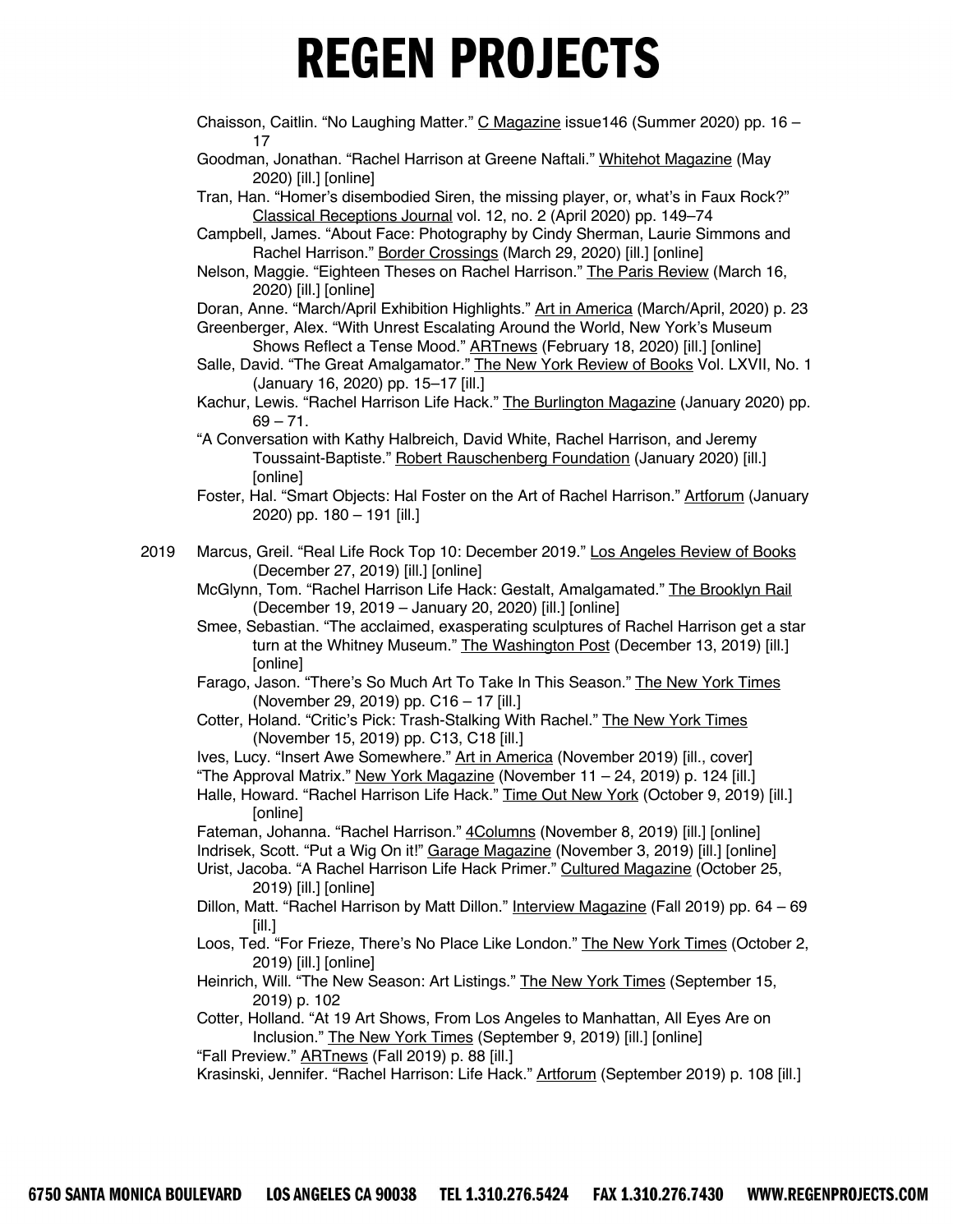"Rachel Harrisaon's 'Life Hack' at the Whitney Museum Is Her First Full-Scale Survey." The Untitled Magazine (August 27, 2019) [ill.] [online]

- Scott, Andrea K. "Fall Preview: New MOMA, Rube Goldberg, Art as Life Hack." The New Yorker (August 26, 2019) p. 8
- 2018 Fabrikant, Geraldine. "What's Old is New Again: Museums and artists are bridging the ancient and the contemporary." The New York Times (October 28, 2018) p. 28 Yablonsky, Linda. "Artists bring a breath of the contemporary to the Getty Villa." The Art Newspaper (April 22, 2018) [ill.] [online]
- 2017 Schwabsky, Barry. "Do Something With It." **The Nation (July 17 24, 2017)** pp.  $35 37$ [ill.]

Farago, Jason. "Galleries: Rachel Harrison." The New York Times (June 9, 2017) p. C16 [ill.]

Scott, Andrea K. "Rachel Harrison." 4Columns (June 7, 2017) [ill.] [online]

Cavalier, Jane. "Rachel Harrison 'Prasine'." The Brooklyn Rail (June 1, 2017) [ill.] [online] Droitcour, Brian. "Rachel Harrison at Greene Naftali." Art in America (May 11, 2017) [ill.] **[online]** 

2016 Rosenberg, Karen. "Art in Review: Rachel Harrison." The New York Times (August 19, 2016) p. C21 [ill.]

Speed, Mitch. "The Renewed Focus and Acrid Targeting of Rachel Harrison at MoMA and Greene Naftali." Momus (August 3, 2016) [ill.] [online]

Pulitzer, Sam. "Rachel Harrison." **Flash Art (March 29, 2016)** [ill.] [online]

- 2015 Hatton, Brynn. "Gloria: Robert Rauschenberg & Rachel Harrison." Artforum Vol. 54, No. 4 (December 2015) p. 263 – 264 [ill.]
	- Bankowsky, Jack. "Best of 2015." Artforum Vol. 54, No. 4 (December 2015) p. 210 211 [ill.]
	- Wiley, Chris. "Rachel Harrison: Regen Projects, Los Angeles." Frieze No. 174 (October 2015) p. 260 [ill.]
	- Harren, Natilee. "Rachel Harrison at Regen Projects." Artforum Vol. 54, No. 2 (October 2015) pp. 328-329 [ill.]
	- Ventura, Anya. "Critics' Picks: Rachel Harrison at Regen Projects | 6750 Santa Monica Blvd." Artforum (July 2015) [ill.] [online]
	- Wagley, Catherine. "Self Stick Sculptures and Artwork You Can Move." L.A. Weekly (June 19 – 25, 2015) p. 28 [ill.]
	- Obrist, Hans Ulrich. "Rachel Harrison in conversation with Hans Ulrich Obrist." Cahiers  $d'Art$  (2015) pp. 118 - 121 [ill.]
- 2014 Schjeldahl, Peter. "The Shape We're In." The New Yorker (December 22, 2014) [ill.]
- 2013 Spaid, Sue. "Rachel Harrison at S.M.A.K. Ghent." H Art (September 23, 2013) p. 16 [ill.] Schwendener, Martha. "A Collection of Sculpture All About the Artists: A Review of 'Once Removed: Sculpture's Changing Frame of Reference' at Yale University Art Gallery." The New York Times (January 11, 2013)
- 2012 Anne Doran. "Rachel Harrison: Exhibition Review." Art in America (October 2012) Cotter, Holland. "Rachel Harrison: The Help.'" The New York Times (May 2012) Scott, Andrea K. "Critic's Notebook: Hidden Agenda." The New Yorker (May 28, 2012) p. 11

Elderton, Louisa. "Rachel Harrison: Depth Jump to Second Box." ArtReview (Summer 2016) p. 128 [ill.]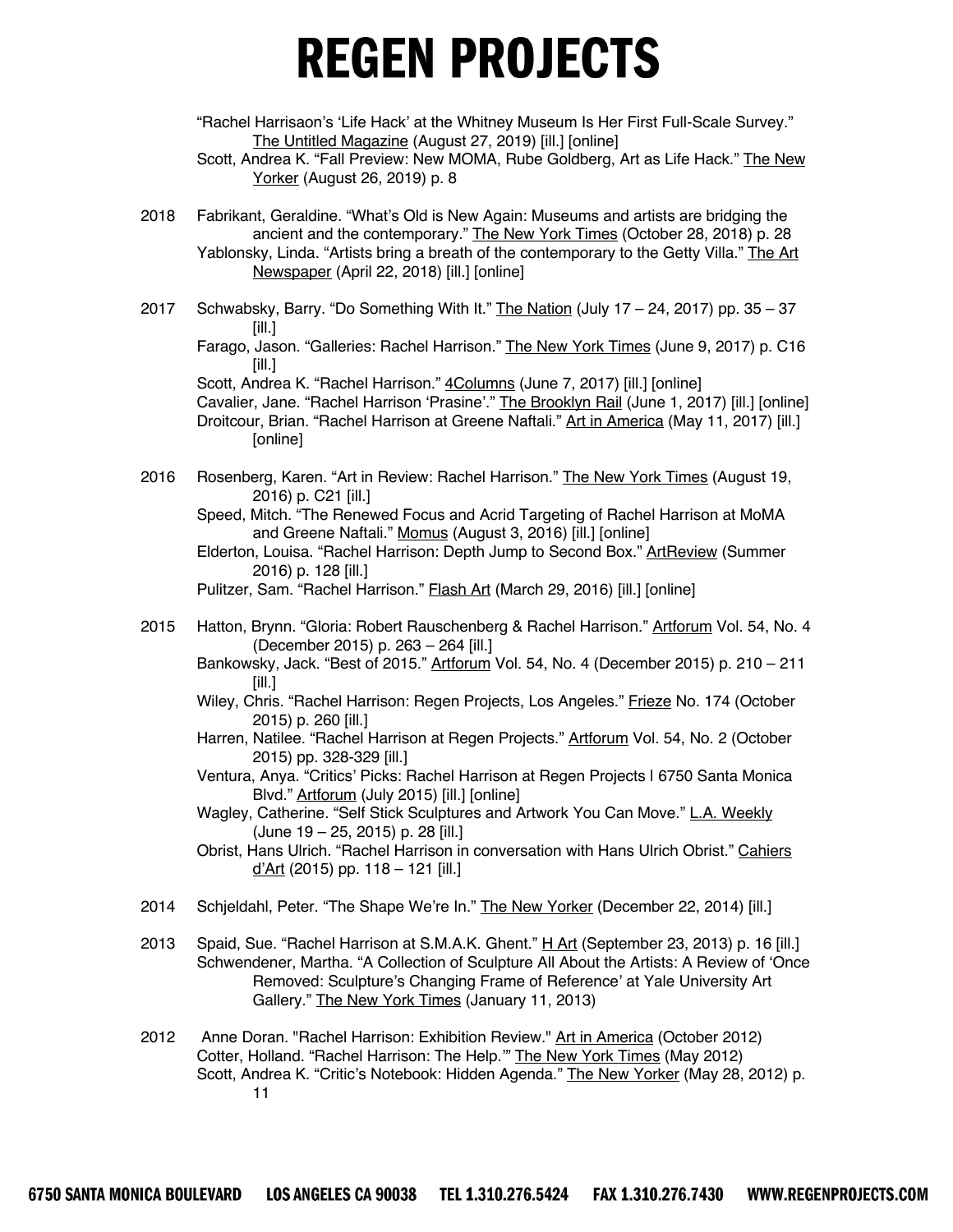- 2011 Graw, Isabelle. "Ecce Homo." Artforum (November 2011) pp. 241 247 Rosenburg, Karen. "All Nooks, Crannies, Bedrooms and Trees Are Backdrops for Art." The New York Times (August 8, 2011) p. C5
- 2010 Cooke, Lynne. "Best of 2010." Artforum (December 2010) p. 203 Pollack, Barbara. "In the Frame." Art in America (October 2010) pp. 156 – 163 Herbert, Martin. "Rachel Harrison." Frieze (September 2010) pp. 135,136 [ill.] Pulitzer, Sam. "Rachel Harrison: Nü-Idioms." Flash Art (July/August/September 2010) pp. 80 – 83 [ill., cover] Cotter, Holland. "Still Life, Love Life: The Passion of the Camera." The New York Times (July 30, 2010) p. C23 [ill.] Lehrer-Graiwer, Sarah. "Rachel Harrison's 'Asdfjkl;' at Regen Projects, LA." Art Agenda (June 15, 2010) [online] Cotter, Holland. "A Gathering of Women With Cameras." The New York Times (May 28, 2010) p. C25 2008 Stocchi, Francesco. "Critic's Pick, Rachel Harrison, Galerie Meyer Kainer."Artforum (November/December/January 2008) [online] Stech, Fabian. "Rachel Harrison's Waste Land: 'Lay of the Land,' Consortium, Dijon, 5.8 – 21.9.2008." Kunstforum International No. 193 (September/October 2008) pp. 380 – 382 Wetterwald, Elisabeth. "Rachel Harrison." Sommaire 02 No. 47 (Autumn, 2008) pp. 25 -28 Harrison, Rachel and David Joselit. "A Conversation with Peter Fend." October No. 125 (Summer 2008) pp. 117 – 136 Blake, Nayland. "Interview with Rachel Harrison." Bomb Magazine No. 105 (Fall 2008) pp. 44 – 53

Hawkins, Richard. "Enigmarelle—The Statuesque." Parkett No. 82 (2008) pp. 118 - 163 Blom, Ina. "All Dressed Up." Parkett No. 82 (2008) pp. 118 – 163

Baker, George. "Mind the Gap." Parkett No. 82 (2008) pp. 118 - 163

Gingeras, Allison M. "(Un)Natural Selection." Parkett No. 82 (2008) pp. 118 - 163 Volk, Gregory. "Spring in Dystopia." Art in America (May, 2008) pp. 158 – 163

Harntey, Eleanor. "Make it New." Art in America (April, 2008) pp. 82 - 85

Sasse, Jörg. "Texte Zur Kunst- Ediition Heft No. 69." Texte zur Kunst (March 2008) pp.  $276 - 8$ 

Halle, Howard. "Whitney Biennial 2008." Time Out New York (March 13 - 19, 2008) p. 78 Schjeldahl, Peter. "Lessness." The New Yorker (March 17, 2008) p. 86 Cotter, Holland. "Art's Economic Indicator." The New York Times (March 7, 2008)

- 2007 Wehr, Anne. "Unmonumental: The Object in the 21<sup>st</sup> Century." Time Out New York (December 13 – 26, 2007) p. 113
	- Gopnik, Blake. "The Perfect Show for a World Up to Its Eyes in Trash." The Washington Post (December 9, 2007)
	- Schjeldahl, Peter. "Critic's Notebook: The Thing Itself." The New Yorker (December 24 31, 2007)
	- Viveros-Fauné, Christian. "Great Building, Weak Show." The Village Voice (December 5 – 11, 2007)

Macadam, Barbara. "Object Overruled." **ARTnews** (December 2007) pp. 125 - 126 Goldstein, Anne. "Best of 2007." Artforum (December, 2007) p. 318

Bankowsky, Jack. "Best of 2007." Artforum (December 2007) p. 334

Smith, Roberta. "In Galleries, A Nervy Opening Volley." The New York Times (November 30, 2007)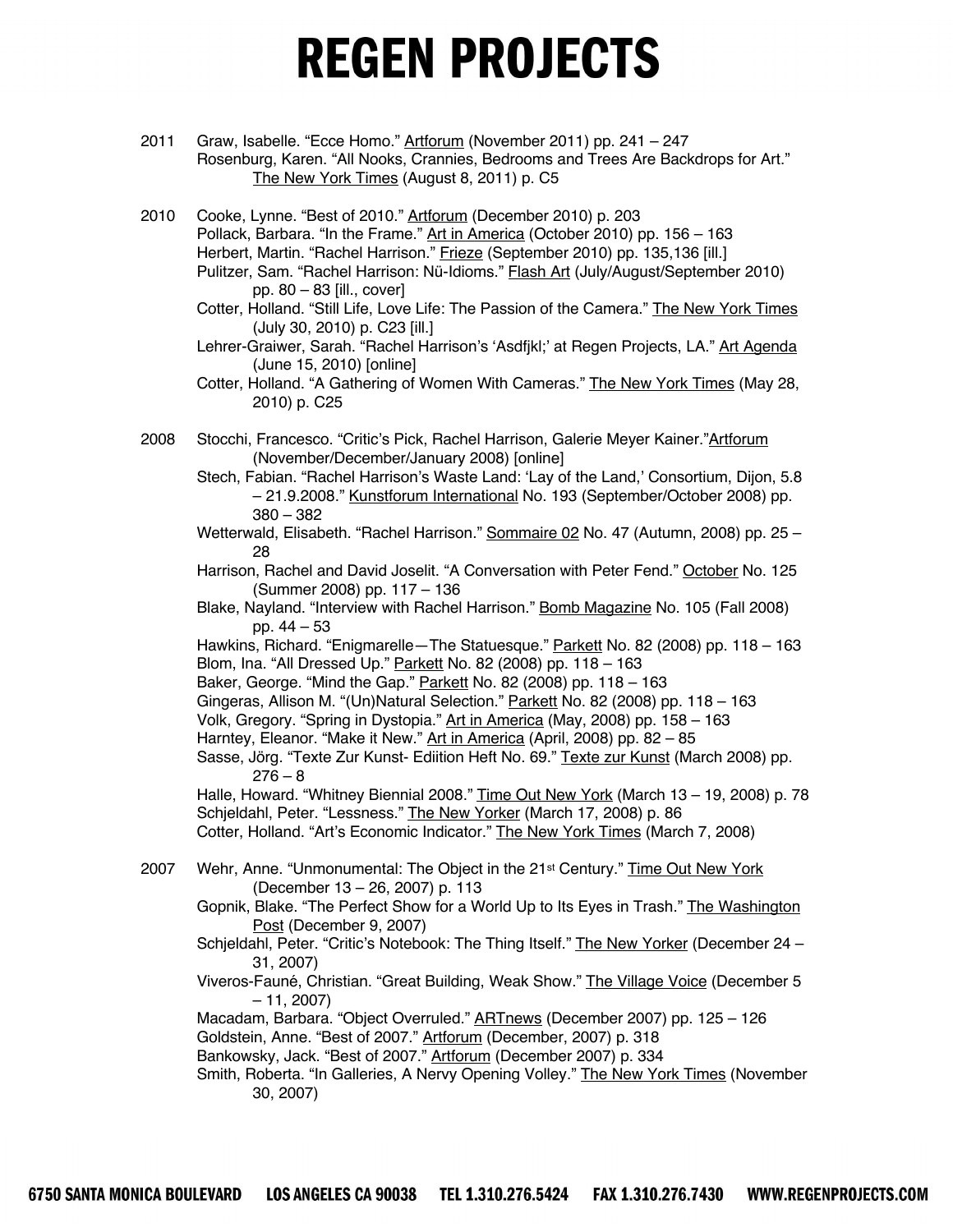Allen, Jennifer. "Moving Targets." Frieze Issue 110 (October, 2007) pp. 232 – 237 McElheny, Josiah. "Readymade Resistance." Artforum (October, 2007) p. 327 Montrueli, Gregory. "Rachel Harrison." Flash Art (July/September, 2007) p. 132 Schwendener, Martha. "Seen on the Street: Photographers' 'Everyday Epiphanies." The

New York Times (June 22, 2007) p. E30

- Holmes, Pernilla. "In Your Face." **ARTnews** (June 2007) pp. 106 111
- Boucher, Brian. "Let Us Now Praise Famous Men." Art in America (June/July, 2007) pp. 186 – 189
- Wüst, Karl. "Aus Ramsch inszenierte Kunst befragt die Kunst." Mittelland Zeitung Gesamtausgabe (May 10, 2007) p. 38
- "Rachel Harrison Voyage of the Beagle." Active Live No. 1 (May, 2007)
- Morgenthaler, Daniel. "Rachel Harrison." Tages- Anzeiger (May 10, 2007) p. 50
- Krebs, Edith. "Rachel Harrison im Zurcher Migros-Museum fur Gegenwartskunst." Neue Zurcher Zeitung (May 3, 2007) p. 57
- Wust, Karl. "Harrisons etwas andere Stars." Werdenberger & Obertoggenburger (April 28, 2007)
- Baker, George. "The Other Side of the Wall." October Issue 120 (Spring 2007) pp. 106 137
- "Rachel Harrison." Flash Art (May/June 2007) p. 96
- Hainley, Bruce. "Rachel Harrison." Artforum (May 2007) p. 196
- Burton, Johanna. "Rachel Harrison." Artforum (May 2007) p. 369
- "Rachel Harrison." New Yorker (March 19, 2007) p. 40
- Saltz, Jerry. "No Man's Land." Village Voice (March 15, 2007)
- Saltz, Jerry. "Non-Specific Objects." Modern Painters (March 2007) pp. 32 34
- Smith, Roberta. "Rachel Harrison, If I Did It." The New York Times (February 23, 2007) p. E35
- Kuo, Michelle. "The Uncertainty of Objects and Ideas: Recent Sculpture." Artforum (February 2007) p. 289
- 2006 Porter, Jenelle. "Ten Contemporary Artists." The Believer (December/January 2006) pp. 28 – 37

Mahovsky, Trevor. "Rachel Harrison and Scott Lyall: Contemporary Art Gallery." Artforum (September 2006) p. 386

- Miles, Christopher. "Scott Lyall and Rachel Harrison remain true to themselves- but also accessorize each other- in their first collaboration at LACE." The Los Angeles Times (August 14, 2006)
- Mendelsohn, Adam E. "Pose and Sculpture." Time Out New York (July 27 August 2, 2006) p. 71
- Föll, Heike, Helmut Draxter, Clemens Krümmel, and André Rottmann. "Der Terror der Nettigkeit." Texte zur Kunst Issue 16 (June 2006) p. 232
- Bonham-Carter, Charlotte. "Stuck on You: It's hard to tell the princes from the frogs in a collaborative show." Art Review (June/July 2006) p. 25
- Burton, Johanna. "Just Past: Rachel Harrison's Lagerstätten." Parkett No. 76 (May 1, 2006) pp. 150 – 159
- Lorch, Catrin. "Anfassen ausdruecklich erlaubt: Ein Rundgang durch." Metropolis No. 4 (2006)
- Kolner Galerien. Frankfurter Allgemeine (March 31, 2006)

Cotter, Holland. "Motore Immobile." The New York Times (March 31, 2006)

2005 Sholis, Brian. "Two Into One." Afterall Issue 11 (Spring/Summer 2005) pp. 44 – 52 Wood, Catherine. "The Stuff: Rachel Harrison's Sculpture." Afterall Issue 11 (Spring/Summer 2005) pp. 36 – 43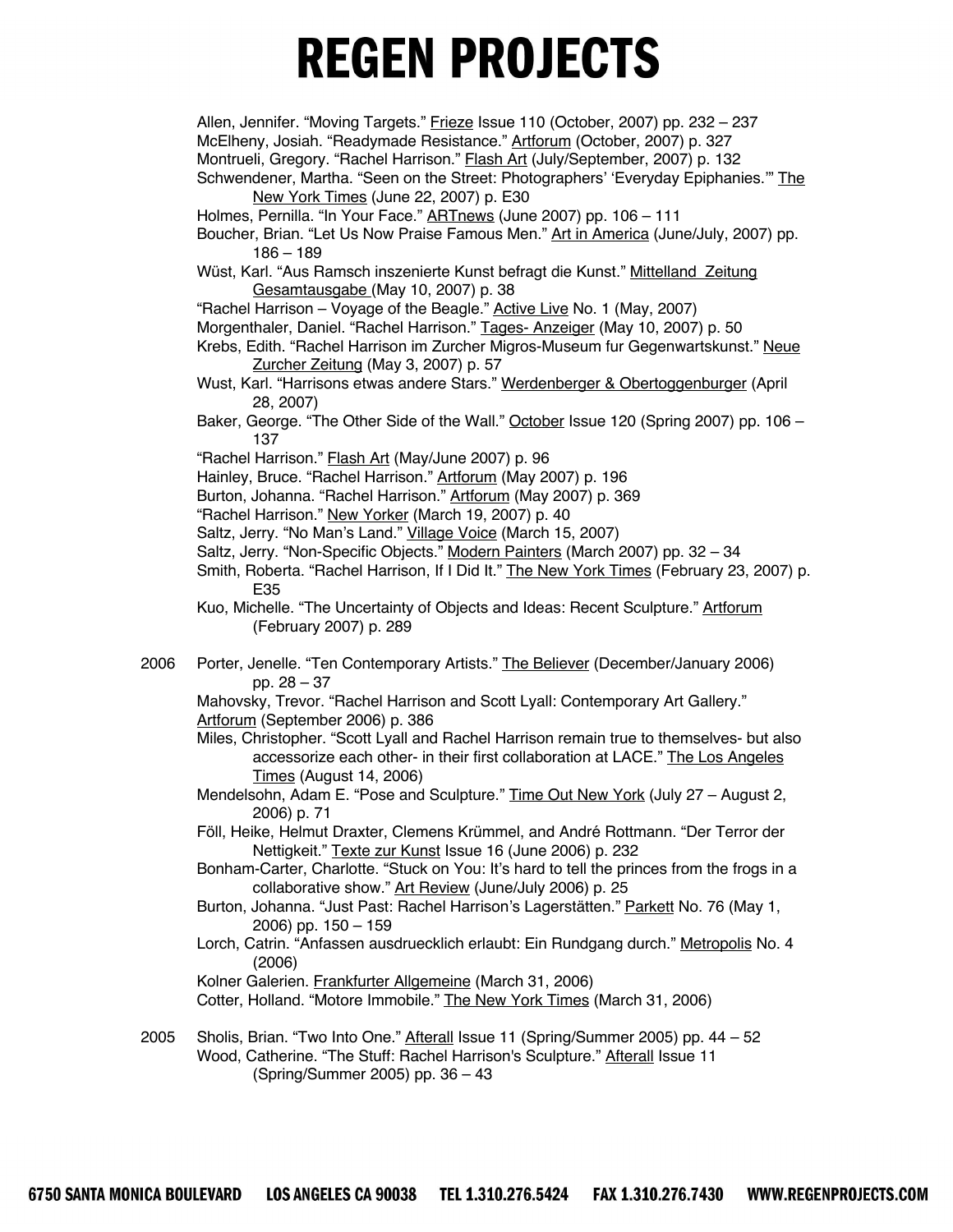|      | Baumann, Daniel. "Rachel Harrison, Skulptur, Sculpture." Spike (Winter 2005) pp. 50 -<br>57                                                                                                                                                                                                                                                                                                                                    |
|------|--------------------------------------------------------------------------------------------------------------------------------------------------------------------------------------------------------------------------------------------------------------------------------------------------------------------------------------------------------------------------------------------------------------------------------|
|      | Baker, George. "Photography's Expanded Field." October Issue 114 (Fall 2005) pp. 120 -<br>140                                                                                                                                                                                                                                                                                                                                  |
|      | Peter, Mick. "Rachel Harrison." Frieze (September 2005) p. 139<br>Mulholland, Neil. "Glasgow International." <b>Flash Art (July/August/September 2005)</b>                                                                                                                                                                                                                                                                     |
|      | p. 51<br>Lorch, Catrin. "Auf die Platze, Fetisch, los!" Frankfurter Allgemeine Zeitung (July 19,<br>2005)                                                                                                                                                                                                                                                                                                                      |
|      | Smith, Roberta. "The Jeweleigha Set." The New York Times (July 15, 2005)<br>Scott, Andrea. "The new new things." Time Out New York (June $2 - 8$ , 2005) p. 73<br>Smith, Roberta. "The Many Shades of Now, Explored in 3 Dimensions." The New York<br>Times (May 27, 2005) p. E37                                                                                                                                              |
|      | Beshty, Walead. "Rachel Harrison." ArtReview (March 2005) p. 93                                                                                                                                                                                                                                                                                                                                                                |
|      | Princenthal, Nancy. Art in America (January 2005) p. 116<br>Kerr, Merrily. "The 54 <sup>th</sup> Carnegie International." <b>Flash Art (January 2005)</b> p. 51<br>Siegel, Katy. "2004 Carnegie International." Artforum (January 2005) p. 175                                                                                                                                                                                 |
| 2004 | Bankowsky, Jack. "Best of 2004." Artforum (December 2004) pp. 162, 163<br>Hainley, Bruce. "The Consensus Thief." The New York Times Style Magazine (Fall 2004)<br>pp. 276 - 277                                                                                                                                                                                                                                                |
|      | Raskin, Lisi. "Review." C Magazine (Fall 2004) p. 43<br>Johnson, Ken. "Pittsburgh Rounds Up A Globe Full of Work Made in Novel Ways." The<br>New York Times (November 4, 2004)                                                                                                                                                                                                                                                 |
|      | Kelsey, John. "Lakta/Latkas." Artforum (November 2004) p. 225<br>Kerr, Merrily. "Rachel Harrison." Flash Art (July/August/September 2004) p. 63<br>Halle, Howard. "Slouching Towards Bethlehem." Time Out New York (August 19 - 26,<br>2005)                                                                                                                                                                                   |
|      | Artist Project. Texte Zur Kunst Issue 14 (June 2004) pp. 129 - 134<br>Smith, Roberta. "Rachel Harrison: Latka/Latkas." The New York Times (June 11, 2004)<br>p. E38                                                                                                                                                                                                                                                            |
|      | Lafuente, Pablo. "Stand and Deliver." ArtReview (June 2004) p. 22<br>Harrison, Rachel. "Bildstrecke: Dark Bay or Brown Philly." Texte Zur Kunst, Issue 14<br>(June 2004) pp. 129 - 134                                                                                                                                                                                                                                         |
|      | "Rachel Harrison." The New Yorker (May 31, 2004)<br>Harris, Jane. "Rachel Harrison." Village Voice (May 19 - 25, 2004)<br>Saltz, Jerry. "Blotto, Meet Buzzed." Village Voice (May 19 - 25, 2004)<br>Burton, Johanna. "The 'Urmaterial' Urge." Parkett (Issue 70) pp. 3 - 8<br>Burnett, Craig. "Camden Arts Centre, London." Frieze (April) p. 87<br>Wilkinson, Dan. "Camden Arts Centre Reopens." Flash Art (March/April 2004) |
|      | Hunt, Ian. "Christopher Wool/Rachel Harrison/Cerith Wyn Evans." Art Monthly<br>(March<br>2004) p. 31<br>Searle, Adrian. 'Northern Lights." The Guardian (February 5, 2004)                                                                                                                                                                                                                                                     |
| 2003 | Davidson, Robert A. "Introduction: Spaces of Immigration 'Prevention': Interdiction and                                                                                                                                                                                                                                                                                                                                        |
|      | the Nonplace." $diacritics$ (Vol 33) pp. $3 - 18$<br>"Best New Art Star." Time Out New York (December 26, 2003 - January 2, 2004) p. 17<br>Rothkopf, Scott. "In the Bag." Artforum (September 2003) pp. 175 - 177, 240<br>"Rachel Harrison." <b>Flash Art (July/August/September 2003)</b> pp. 103                                                                                                                             |
|      | Bianchi, Paolo, and Thomas Wulffen. "Biennale Venedig: The Structure of Survival."<br>Kunstforum International (August/September/October 2003)                                                                                                                                                                                                                                                                                 |

Burton, Johanna. "Reviews: Rachel Harrison, Hirsch Perlman, Dieter Roth, Jack Smith, Rebecca Warren." Time Out New York (August 7 – 14, 2003) p. 66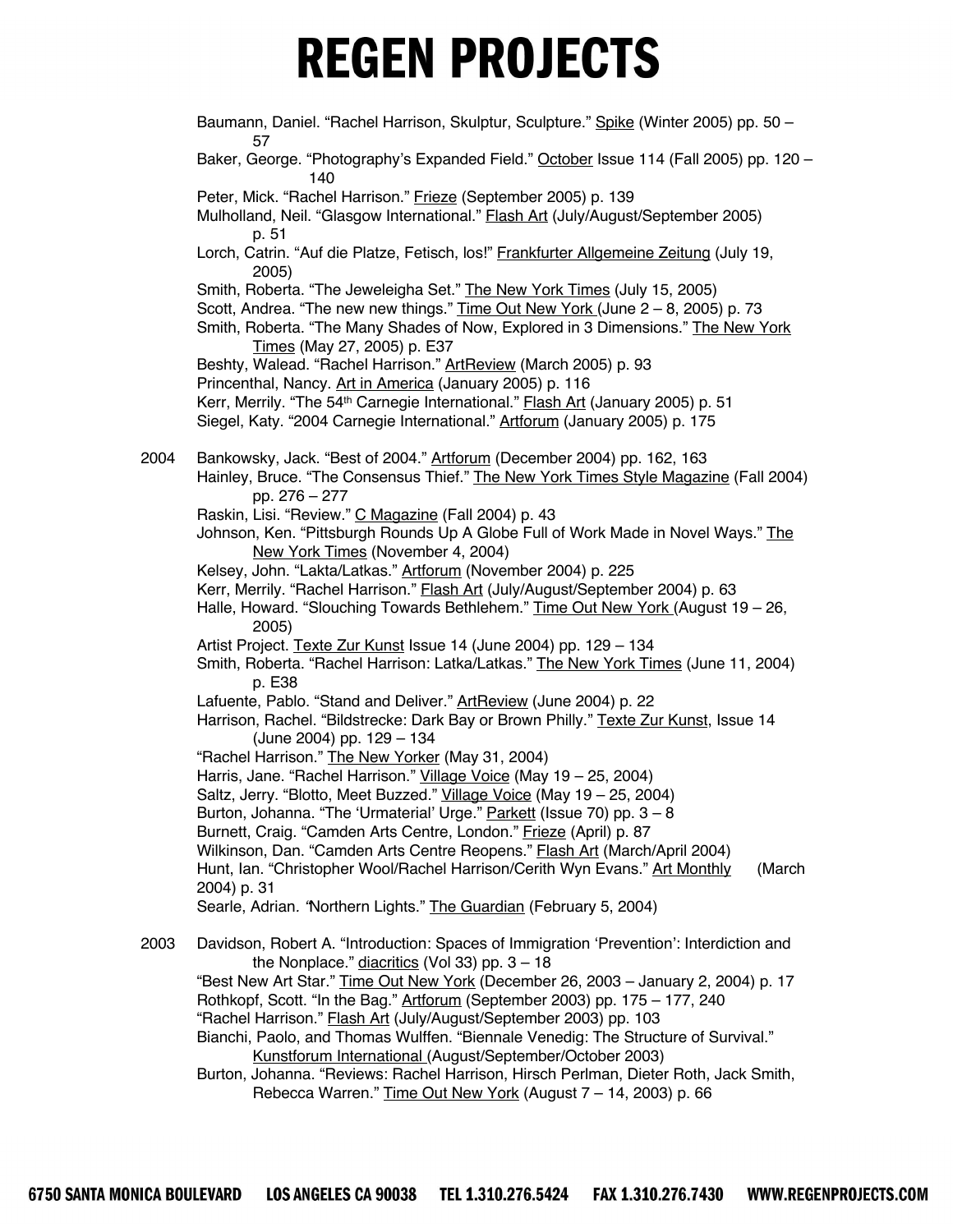Smith, Roberta. "Matthew Marks Gallery." The New York Times (July 18, 2003) p. E31

- 2002 Molesworth, Helen. "Rachel Harrison." Documents 21 (Fall/Winter 2002) pp. 49 53 Hujer, Elaine. "Wedding Scene as Artworks." The Hamilton Spectator (November 2, 2002) Anton, Saul. "Shelf Life." Artforum (November 2002) pp. 162 – 164, 202, 210 [ill., cover] Hainley Bruce. "Blind Alleys." Artforum (November, 2002) pp. 162-169, 210 [ill., cover] "Round Table." October Issue 100 (Spring 2002) pp. 200 – 228 Bell, Kirsty. "Reviews." Frieze (June/July/August 2002) p. 123 Nickas, Bob. "Mild About Larry: Multiple Voice." Artforum (May 2002) pp. 162 – 164 Hainley, Bruce. "Mild About Larry: Trust Buster." Artforum (May 2002) pp. 165 - 166, 196 Baker, George. "Mild About Larry: Film Rebuff." Aftforum (May 2002) pp. 167 – 168 "Masstabwechsel." Tip Journal No. 6 (March 2002) Schjeldahl, Peter. "Do It Yourself." The New Yorker (March 2002) pp. 98, 99
- 2001 Schwabsky, Barry. "Perth Amboy." Artfourm (Summer 2001) p. 184 Hunt, David. "Perth Amboy." Artext (June/July 2001) pp. 79, 80 Smith, Roberta. "Perth Amboy." The New York Times (April 13, 2001) Basilico, Stefano. "Perth Amboy." Time Out New York (April 19 - 16, 2001) p. 60 Levin, Kim. "Voice Choice." Village Voice (April 17, 2001) Richard, Frances. "New York: Critics Picks." Artforum (April 2001) [online]
- 2000 Johnson, Ken. "Photasm." The New York Times (November 3, 2000) Moffatt, Laura. "New York Projects." Art Monthly (September 2000) Moody, Tom. "Secondary Sculptures." Sculpture (June) pp. 40-45 Arning, Bill. "The Harrison Effect." **TRANS> No. 7 (2000)** pp. 160 - 179 Guelicher, Nina. "Trash Poetic in the Garden." Blitz Review (March 2000)
- 1999 Harrison, Helen. "Stepping Beyond the Traditional in Still." The New York Times, (October 10, 1999) Humphrey, David. "New York e-Mail." Art Issues (September/October 1999) pp. 42 - 43 Schmerler, Sarah. "Garbage Fan." ARTnews (September 1999) p. 86 Hegarty, Laurence. "Monochrome." New Art Examiner (July/August 1999) Halle, Howard. Time Out New York (June 17 - 24, 1999) p. 58 Johnson, Ken. The New York Times (June 11, 1999) Bell, J. Bower. Review (June 1, 1999)
- 1998 Arning, Bill. "Camera Shy." Time Out New York No. 165 (Nov 19 26, 1998) Dikeou, Devon. "Paper Trail: Pierogi 2000." zingmagazine (Fall 1998) Glueck, Grace. "New Photography 14." The New York Times (October 30, 1998) Scott, Whitney. "F-stop wonderland." The New York Post (October 24, 1998) Levin, Kim. Village Voice (June 15, 1998) Hanks, Victoria. New York Arts Magazine Vol 4, No. 6 (June 1998) Greene, David A. "Rec Room." The Village Voice (February 3, 1998) "98 People to Watch in '98." Time Out New York (January 29 – February 5, 1998)
- 1997 Mitchell, Charles Dee. Art in America (December 1997) pp. 93, 94 Smith, Roberta. "Current Undercurrent: Working in Brooklyn." The New York Times (October 10, 1997) Dikeou, Devon. "The Look of Dress Separates." Zingmagazine (Summer 1997) pp. 244 – 247 Fineman, Mia. "Rachel Harrison at Greene Naftali." Art Net (May 1997) [online]